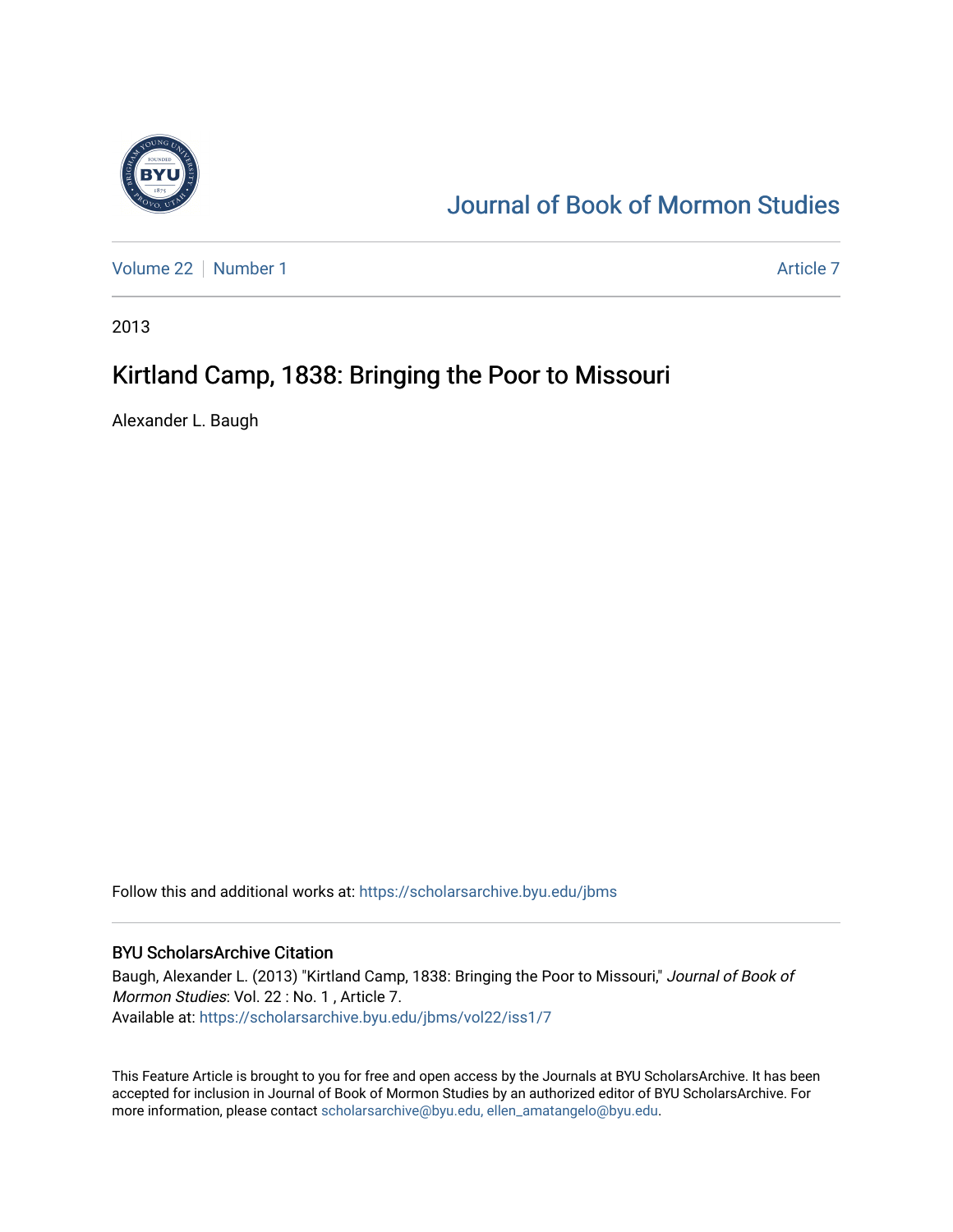

NEAL A. MAXWELL INSTITUTE FOR RELIGIOUS SCHOLARSHIP

BRIGHAM YOUNG UNIVERSITY . PROVO, UTAH

- Kirtland Camp, 1838: Bringing the Poor to Missouri **Title**
- Alexander L. Baugh **Author(s)**
- *Journal of the Book of Mormon and Other Restoration*  **Reference** *Scripture* 22/1 (2013): 58–61.
	- 1948-7487 (print), 2167-7565 (online) **ISSN**
	- Abstract In the spring and summer of 1838, the presidency of the Seventy in Kirtland organized Kirtland Camp to assist many of the poorer Church members living in Ohio to relocate to northern Missouri, a trek of more than eight hundred miles. Comprised of over five hundred individuals, including families, Kirtland Camp was the first Mormon company organized to assist in the migration of the Latter-day Saints in the history of the Church.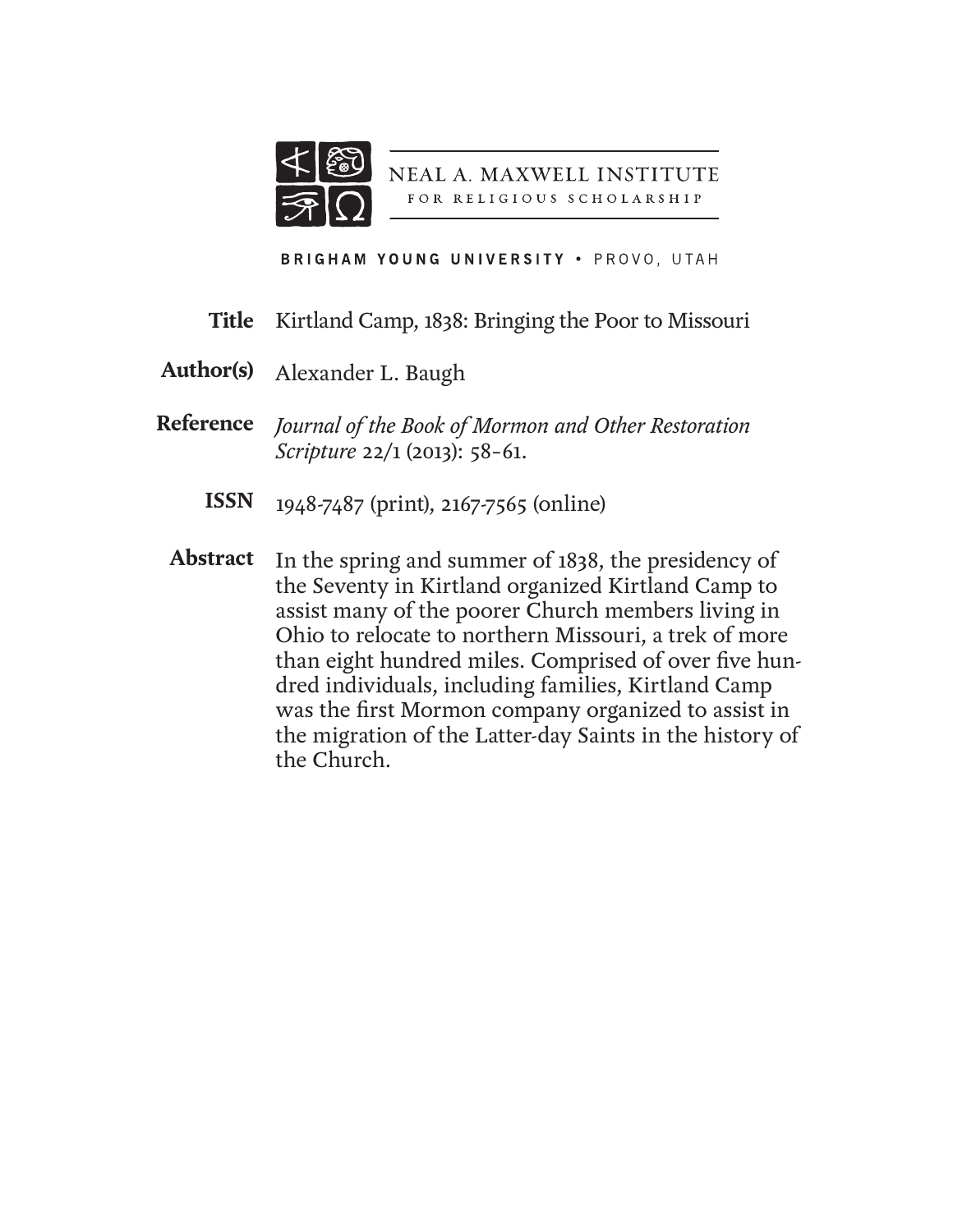# kirtland CAMP, 1838: Bringing the Poor to Missouri

#### **alexander l. baugh**



Joseph Young, senior president of the Seventy (1835–81). Young was in one of the last groups of the original Kirtland Camp to arrive in Missouri. On 30 October 1838 his party was at Hawn's Mill at the time the community was attacked. Courtesy Church History Library.

Joseph Smith and Sidney Rigdon's abrupt depart-<br>ure from Kirtland on 12 January 1838 signaled<br>an end to Kirtland as the headquarters of the<br>Church.<sup>1</sup> For months previous to this time, Church oseph Smith and Sidney Rigdon's abrupt departure from Kirtland on 12 January 1838 signaled an end to Kirtland as the headquarters of the leaders and members had encountered mounting opposition from bitter apostates and unfriendly antagonists. Fearing increased hostilities and unwarranted vexatious litigation, the Prophet considered that the most viable option was for the Church's leadership and those still loyal to the faith to relocate and unite with the Saints living in Caldwell County, Missouri. Mormonism was on the move once again.

In 1838, the Church members' optimism in Missouri ran high and prospects were promising. In December 1836, the state legislature created Caldwell County exclusively for Mormon occupation, and in the months that followed "the Saints came marching in," primarily from Clay County (where most had resettled following the expulsion from Jackson County in late 1833), but other Missouri counties as well. Land was relatively cheap, selling at \$1.25 per acre; and in nearby Daviess County, which had not officially been surveyed by the federal government, a settler could stake a pre-emption claim up to 160 acres with no payment due until the land officially came up for sale.<sup>2</sup> In a revelation received by Joseph Smith in April 1838, just a few weeks after his arrival in northern Missouri, instructions were given indicating that Far West "should be built up speedily by the gathering of my saints; And also that other places should be appointed for stakes in the regions round about" (D&C 115:17–18). The call to gather to Missouri resonated with the Saints in Ohio, as well as those residing in the outlying branches in the Eastern states, and even those living in Ontario, Canada. The fact that the Prophet had moved to Missouri intimated to many that the final establishment of Zion must be imminent.

During the spring and early summer of 1838, Mormon families from various localities packed their belongings, sold out, and made their way to the

#### **FROM THE EDITOR:**

Since the article immediately preceding this one, "How Much Weight Can a Single Source Bear? The Case of Samuel D. Tyler's Journal Entry," deals with Kirtland Camp, and because many members of the Church are not as familiar with this camp as they are with Zion's Camp, a short historical article on Kirtland Camp seemed appropriate. I hope you enjoy it.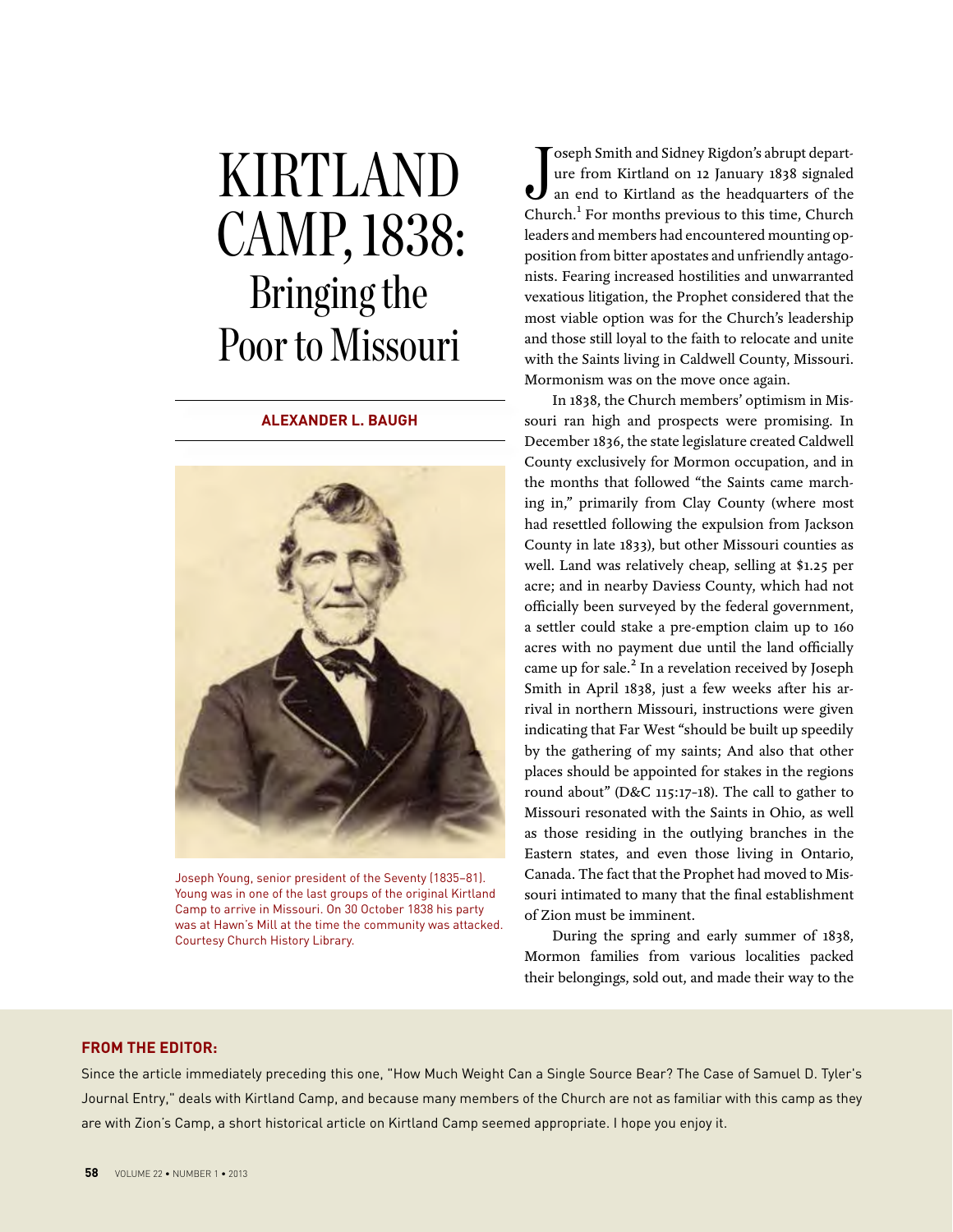

This map shows the route of the 1838 Kirtland Camp from Kirtland to Adam-ondi-Ahman. Map produced by Brandon Plewe, Brigham Young University Geography; after map in B. S. Plewe, S. K. Brown, D. Q. Cannon, and R. H. Jackson, *Mapping Mormonism: An Atlas of Latter-day Saint History* (Provo, UT: BYU Press, 2012), 38.

western frontier. But for many Saints, particularly those living in northeastern Ohio, it was not that easy, many of whom were still reeling from financial losses incurred as a result of the failure of the Kirtland Safety Society Anti-Banking Company and the depressed nationwide economic conditions from the "Panic of 1837."

On 6 March 1838, the presidents and members of the quorums of Seventy in Kirtland assembled in the temple to discuss how best to facilitate moving their families to Missouri. In their discussions, plans called for the Seventies and their families to travel together in a "compact body" or large group. In this way, they felt they could support one another, especially those families who were poor or in destitute circumstances. During a meeting held the following week on 13 March, a formal constitution outlining the bylaws and rules of the group was adopted.<sup>3</sup> However, when word of the Seventies' plan circulated among the members of the other priesthood quorums who were also in need of assistance, the invitation was extended to include them. Zera Pulsipher, one of the seven presidents, wrote of the decision to help those whose families were not of the Seventy: "When they heard that we were going together and would help one another they wanted to join us and get out of that hell of persecution. Therefore, we could not neglect them . . . they were poor and could not help themselves."4

During the weeks that followed, Kirtland bustled with activity as families made preparations for the eight-hundred-mile journey, and instructions from the presidents of the Seventy were implemented. Once organized, the company became known as Kirtland Camp. Initially, plans called for the company to leave Kirtland in mid-May, but delays postponed their departure until 6 July.<sup>5</sup> By this time, the camp was composed of over 170 household heads, totaling

#### **What Was the Kirtland Camp?**

- Kirtland Camp was the first organized Mormon migration company of more than 500 Latter-day Saints in one group. The company was organized under the direction of the seven presidents of the Seventy.
- Members of Kirtland Camp covenanted to live by a constitution that provided guidelines regarding the camp's organization and set a code of conduct for its members.
- Kirtland Camp's trek of over 800 miles began on 6 July 1838 in Kirtland, Ohio. The main company arrived at Adam-ondi-Ahman in Daviess County, Missouri, on 4 October 1838.
- For members of Kirtland Camp, their stay at Adamondi-Ahman was short-lived—about six weeks. Follow-



ing the Mormon surrender to Missouri authorities in November 1838, they were forced to leave Adam-ondi-Ahman and temporarily relocate near Far West. They stayed there until February 1839, at which time they left Missouri by order of Missouri Governor Lilburn W. Boggs.

Zera Pulsipher, one of the seven presidents of the Seventy (1838–62), assisted in the organization of Kirtland Camp. Courtesy Church History Library.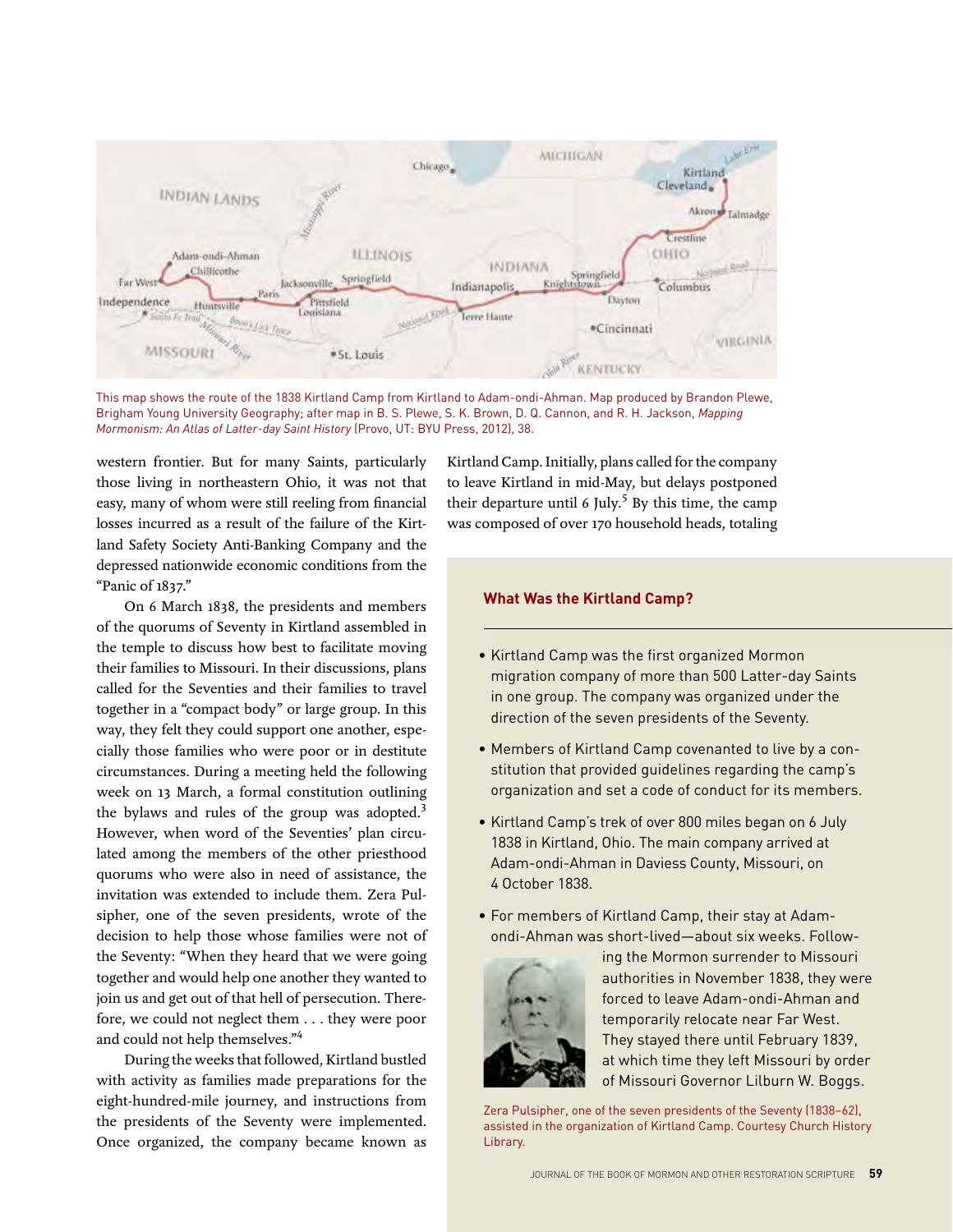

The only historical marker erected in honor of the Kirtland Camp is located in Fairborn, Ohio. Photograph by Michael W. Stevens.

over five hundred persons.<sup>6</sup> The company was divided into four divisions. Within each division "tent overseers" were appointed to supervise a few families that shared a common tent.<sup>7</sup>

In their westward journey, Kirtland Camp generally followed well-traveled roads, including the National Road (sometimes called the Cumberland Road), which in the 1830s ran from Maryland through southwestern Pennsylvania, central Ohio, and Indiana, and then terminated in Vandalia, Illinois (the original state capital). However, Mormons traveling from Ohio to Missouri generally left the National Road in western Indiana, striking out on a direct westerly course toward northern Missouri.<sup>8</sup> The mere size of the company caused it to move considerably slower than if a family was traveling independently. Rules dictated that the company travel no more than fifteen miles a day. Travel delays were common because of sickness, broken wagons and equipment, river crossings, inclement weather conditions, problems with animals, and food shortages. Some families even stopped to find temporary work so they could have enough food and money to continue. Not surprisingly, on 24 September, upon

arriving at Paris, Monroe County, Missouri (after two and one-half months of travel), Kirtland Camp had been considerably reduced in number. The camp record reads: "Reorganized the camp which had become rather disorganized by reason of so many stopping by the way. The third division was put into the first and second, as that division had become quite small."<sup>9</sup> No mention is even made of the whereabouts of the fourth division. It short, Kirtland Camp was strung out for miles and across state lines.

On 2 October, nearly three months after beginning their journey, the main company of Kirtland Camp arrived safely at Far West.<sup>10</sup> At the time of their arrival, tension between the Mormons and the local inhabitants was increasing, especially in Daviess County, where during the previous month, vigilante groups had engaged in a number of isolated hostile actions against Mormon settlers. Hoping to strengthen the Mormon presence in the region, Church leaders directed Kirtland Camp members to move to Adam-ondi-Ahman, where they arrived on 4 October.<sup>11</sup> Unfortunately, however, their stay in "Diahman" was short-lived. Soon after Church authorities surrendered to Missouri officials on 2 Nov